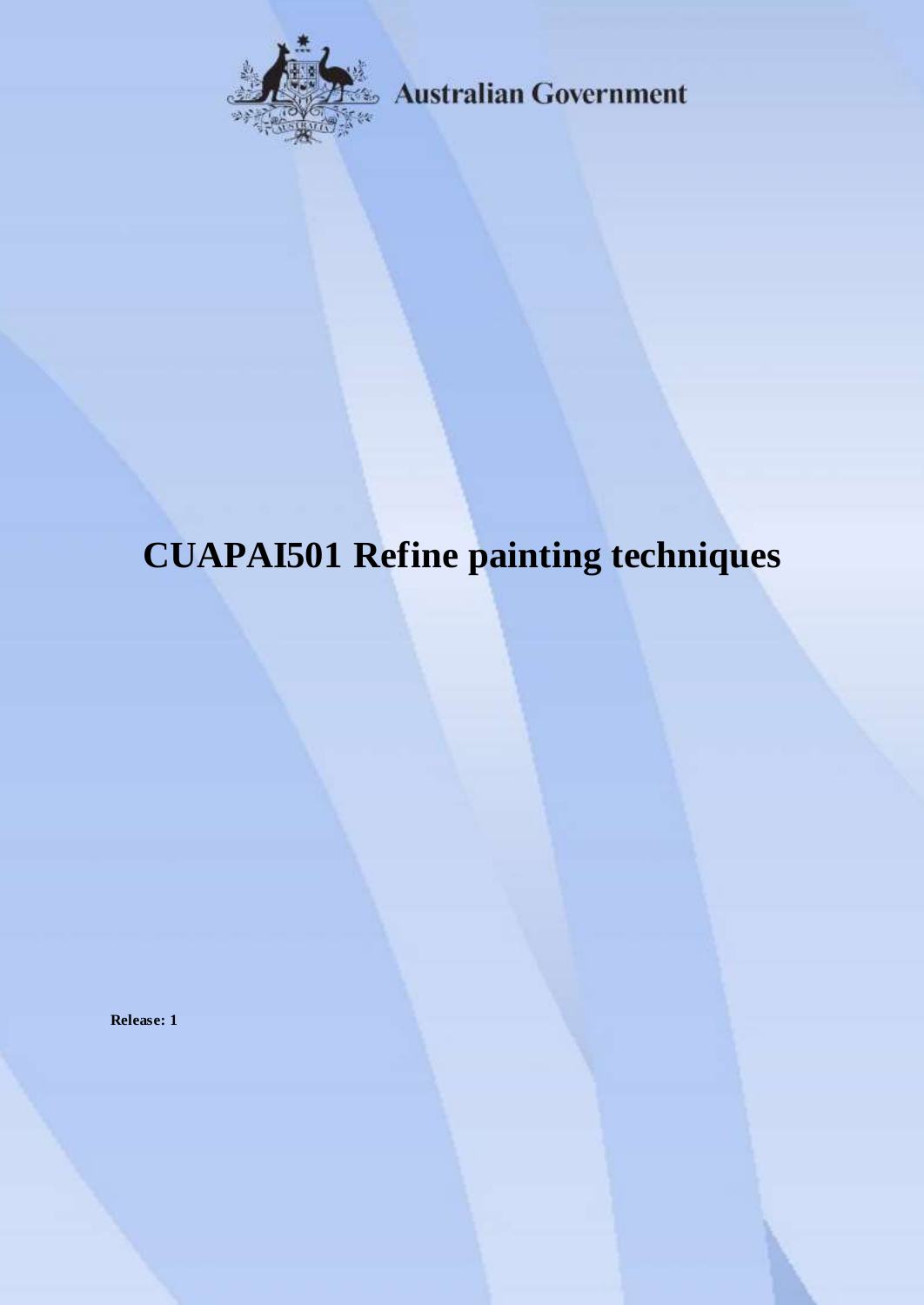## **CUAPAI501 Refine painting techniques**

#### **Modification History**

| <b>Release</b> | <b>Comments</b>                                                                                 |  |
|----------------|-------------------------------------------------------------------------------------------------|--|
| Release 1      | This version first released with CUA Creative Arts and<br>Culture Training Package version 2.0. |  |

### **Application**

This unit describes the skills and knowledge required to research and experiment with a broad range of painting techniques to refine and evaluate an individual professional style.

It applies to highly skilled visual artists who integrate the use of those different techniques explored, to realise a coherent body of creative work. They work with a high level of independence seeking mentoring and guidance as required.

No licensing, legislative or certification requirements apply to this unit at the time of publication.

## **Unit Sector**

Visual communication – painting

| <b>ELEMENT</b>                               | PERFORMANCE CRITERIA                                                                                  |  |
|----------------------------------------------|-------------------------------------------------------------------------------------------------------|--|
| Elements describe the<br>essential outcomes. | Performance criteria describe the performance needed to<br>demonstrate achievement of the element.    |  |
| 1. Research painting ideas<br>and techniques | 1.1 Support professional practice by expanding knowledge of<br>historical and contemporary painting   |  |
|                                              | 1.2 Research ways that other artists have used different painting<br>techniques                       |  |
|                                              | 1.3 Investigate how particular painting techniques work to achieve<br>different technical effects     |  |
|                                              | 1.4 Evaluate the relationships between painting techniques and ideas                                  |  |
|                                              | 1.5 Adapt and use relevant ideas and approaches and comply with<br>intellectual property requirements |  |
| 2. Select painting                           | 2.1 Evaluate creative and professional opportunities offered by                                       |  |

#### **Elements and Performance Criteria**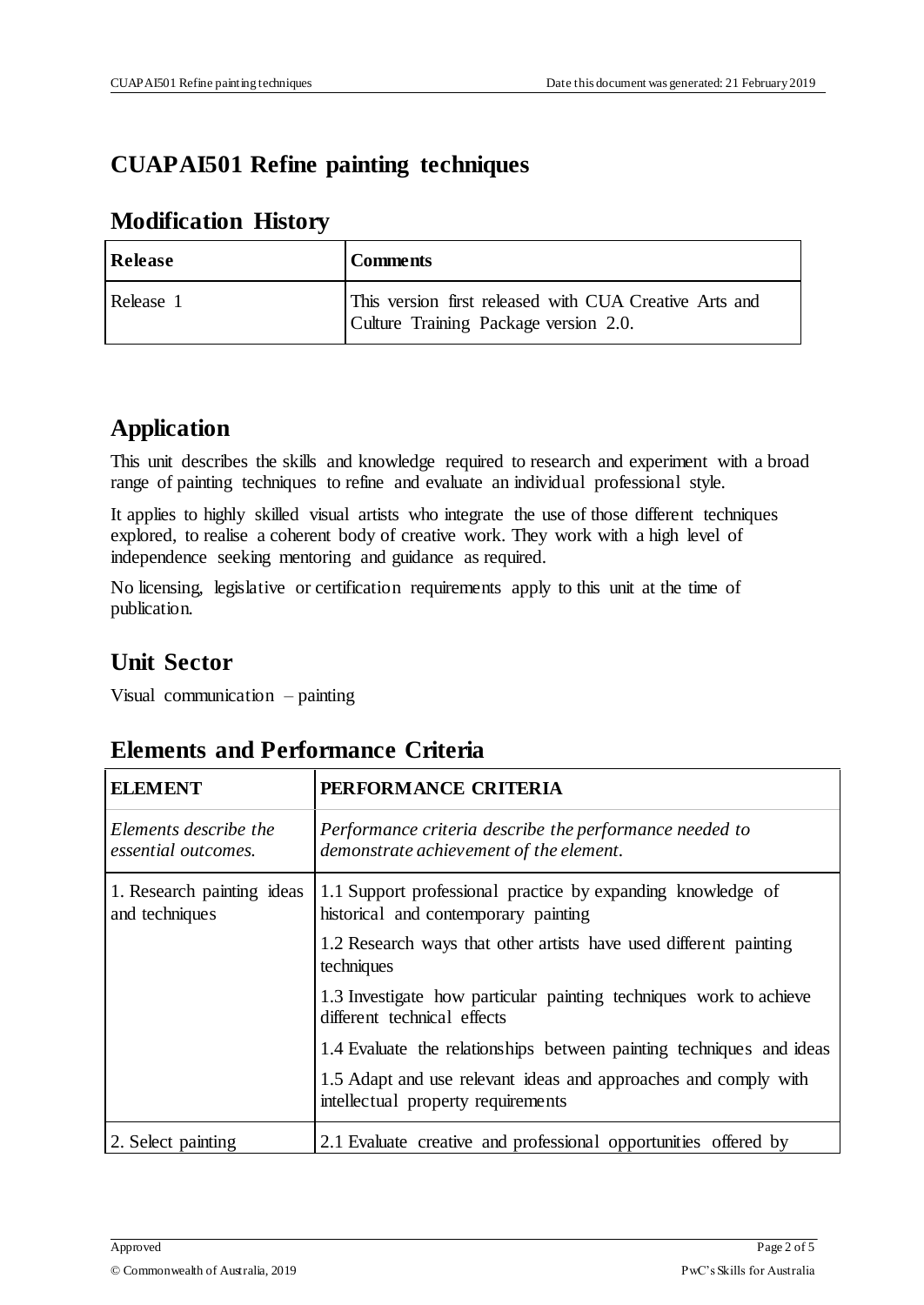| <b>ELEMENT</b>                                                | PERFORMANCE CRITERIA                                                                                                    |  |  |  |
|---------------------------------------------------------------|-------------------------------------------------------------------------------------------------------------------------|--|--|--|
| techniques for refinement                                     | different painting techniques for own approach to work                                                                  |  |  |  |
|                                                               | 2.2 Identify and assess limitations and constraints of particular<br>techniques                                         |  |  |  |
|                                                               | 2.3 Select a broad range of painting techniques for refinement                                                          |  |  |  |
| 3. Consolidate painting<br>technique to professional<br>level | 3.1 Develop increasing confidence and skill through practice and<br>experimentation                                     |  |  |  |
|                                                               | 3.2 Proactively identify and resolve technical problems in painting<br>based on developing expertise                    |  |  |  |
|                                                               | 3.3 Challenge and test ideas and use creative thinking techniques to<br>encourage new and unpredictable ideas to emerge |  |  |  |
|                                                               | 3.4 Evolve ideas and other professional skills through ongoing<br>experimentation with technique                        |  |  |  |
|                                                               | 3.5 Develop own ways of working with techniques to create<br>individual style                                           |  |  |  |
|                                                               | 3.6 Create a coherent body of painting work that shows command of<br>selected painting techniques                       |  |  |  |
|                                                               | 3.7 Handle equipment, tools and materials safely; minimise and<br>safely dispose of waste throughout all processes      |  |  |  |
| 4. Evaluate own painting<br>technique                         | 4.1 Evaluate development of own technique with others and seek<br>feedback                                              |  |  |  |
|                                                               | 4.2 Seek and participate in professional discussions that challenge<br>and explore different concepts and approaches    |  |  |  |
|                                                               | 4.3 Evaluate particular ways that experimentation with different<br>techniques has informed own artwork                 |  |  |  |
|                                                               | 4.4 Identify ways to further develop technique as part of professional<br>practice and build ideas into future work     |  |  |  |

## **Foundation Skills**

*This section describes language, literacy, numeracy and employment skills incorporated in the performance criteria that are required for competent performance.*

| <b>Skill</b> | <b>Performance</b><br>Criteria | <b>Description</b>                                                                                         |
|--------------|--------------------------------|------------------------------------------------------------------------------------------------------------|
| Reading      | $1.1 - 1.3$                    | Interprets and evaluates complex and unfamiliar<br>information to support design ideas and to identify key |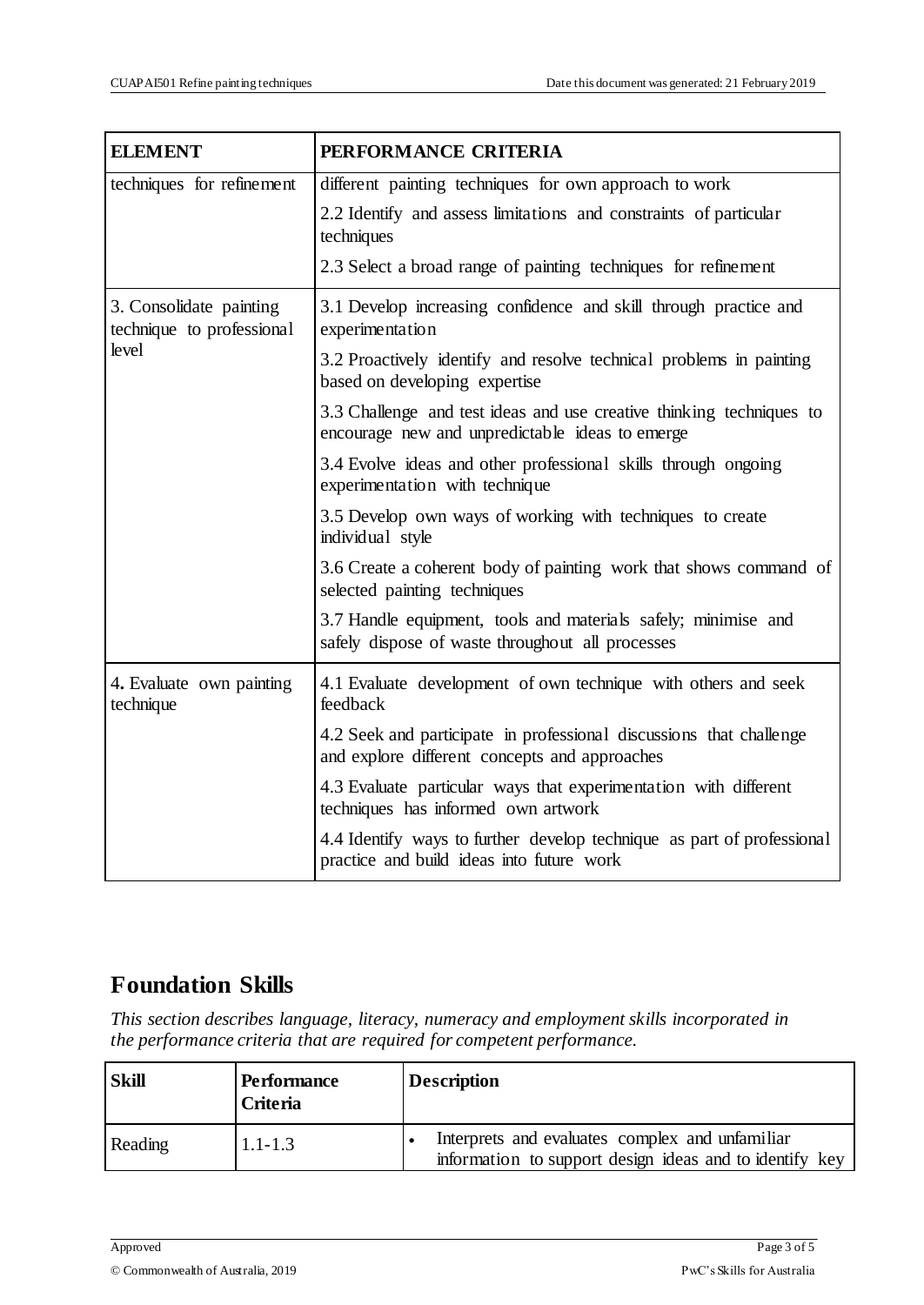|                               |                             |           | information about techniques                                                                                                                                                                                           |  |  |
|-------------------------------|-----------------------------|-----------|------------------------------------------------------------------------------------------------------------------------------------------------------------------------------------------------------------------------|--|--|
| Oral<br>Communication         | 4.1, 4.2                    | $\bullet$ | Uses questioning and active listening techniques to<br>elicit feedback and confirm understanding                                                                                                                       |  |  |
|                               |                             | $\bullet$ | Initiates and participates in complex discussions,<br>encouraging contributions, eliciting different<br>perspectives, clarifying, summarising and building<br>constructively on the input of others                    |  |  |
| Navigate the<br>world of work | 1.5, 3.7                    | $\bullet$ | Takes responsibility for compliance with legal, safety<br>and sustainability practices associated with creative<br>work                                                                                                |  |  |
| Interact with<br>others       | 4.2                         | $\bullet$ | Encourages contribution of creative, innovative and<br>technical ideas from other artists                                                                                                                              |  |  |
|                               |                             | $\bullet$ | Fosters a collaborative approach to professional skills<br>development through sharing and receiving<br>knowledge, experience and information with other<br>artists as an integral part of artistic work relationships |  |  |
| Get the work<br>done          | $1.1 - 1.4, 2.3, 3.1 - 3.6$ | $\bullet$ | Develops broad plans to develop own artistic<br>knowledge, techniques and professional style,<br>identifying and responding to issues as they arise                                                                    |  |  |
|                               |                             | $\bullet$ | Takes responsibility for completing own research and<br>creative works from design inception to realisation,<br>managing own time and productivity to sequence<br>stages                                               |  |  |
|                               |                             | $\bullet$ | Manages own decisions about refinement of<br>techniques                                                                                                                                                                |  |  |
|                               |                             | $\bullet$ | Resolves problems with technique through practice,<br>experimentation and analysis                                                                                                                                     |  |  |
|                               |                             |           | Creates opportunities to use a more innovative<br>approach and personal style                                                                                                                                          |  |  |

## **Unit Mapping Information**

| Code and title<br>current version       | Code and title<br>previous version              | <b>Comments</b>                                                                                                         | <b>Equivalence status</b> |
|-----------------------------------------|-------------------------------------------------|-------------------------------------------------------------------------------------------------------------------------|---------------------------|
| CUAPAI501 Refine<br>painting techniques | <b>CUVPAI501A Refine</b><br>painting techniques | Updated to meet<br>Standards for<br>Training Packages<br>and clarify intent.<br>Minor edits to<br>performance criteria. | Equivalent unit           |